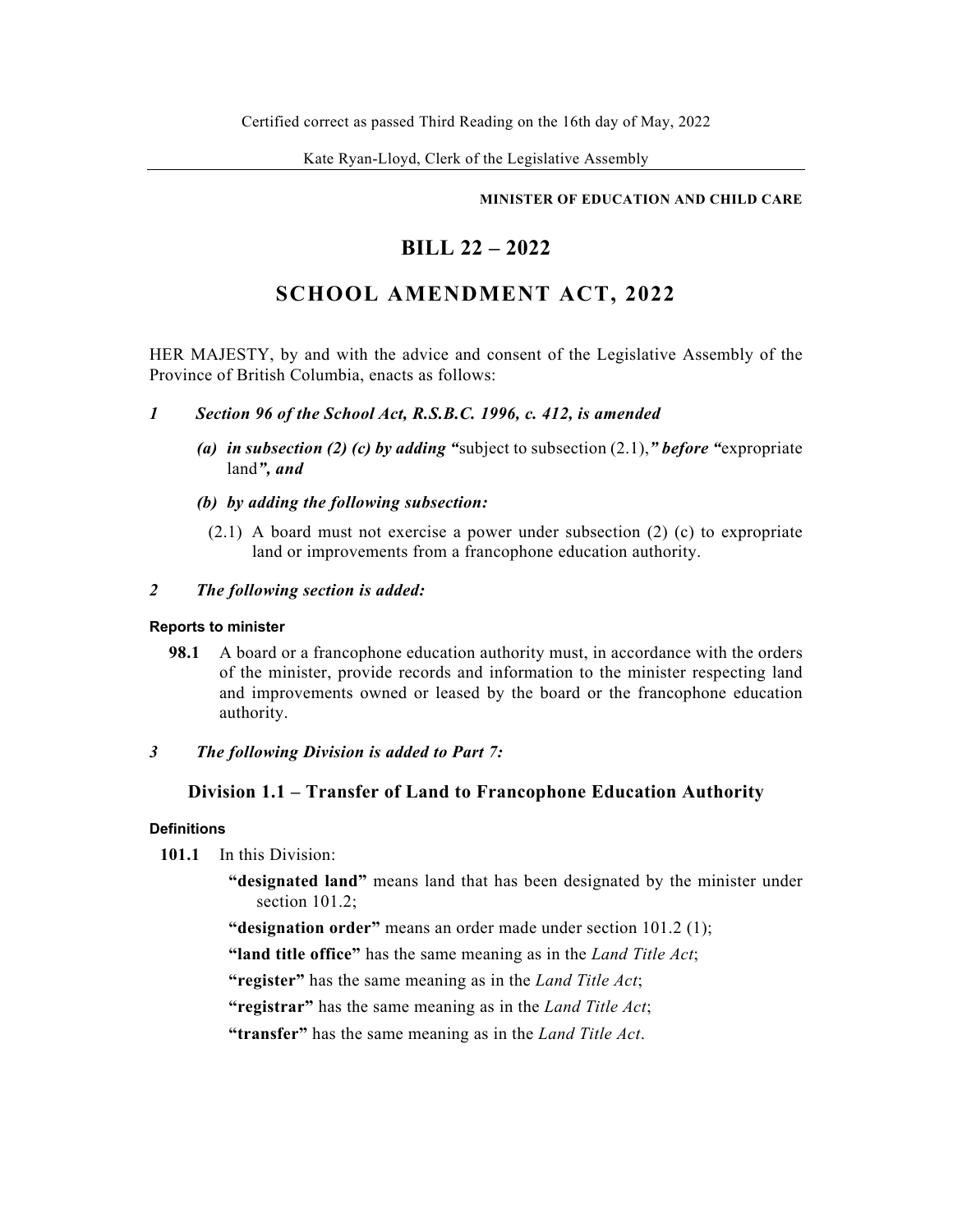#### **Minister may designate land for transfer**

- **101.2** (1) The minister may, with the prior approval of the Lieutenant Governor in Council, make an order designating for transfer to a francophone education authority land that is owned by a board in fee simple.
	- (2) The minister must not make a designation order unless the minister is satisfied that the transfer of the designated land is necessary to give effect to section 23 of the *Canadian Charter of Rights and Freedoms* by providing space and facilities for francophone educational programs.
	- (3) The minister may file notice of a designation order with the registrar of the land title office.
	- (4) If the minister makes a designation order, or rescinds a designation, in respect of land owned by a board, the minister must notify the board.

### **Registrar must make notation against title**

- **101.3** (1) If the minister files notice of a designation order with the registrar of the land title office under section 101.2 (3), the registrar must make a notation of the filing in the proper register against the title to the designated land.
	- (2) The minister must notify the registrar without delay if the minister rescinds a designation made under section 101.2 (1) in respect of which a notation has been made.
	- (3) If the registrar receives notice from the minister that a designation has been rescinded, the registrar must cancel the notation.

#### **No disposition of interest in**

## **designated land without minister's consent**

- **101.4** If the minister has filed notice of a designation order under section 101.2 (3), then, unless the designation is rescinded or written consent of the minister is filed in the land title office,
	- (a) a board must not transfer, lease or otherwise dispose of the board's interest in the designated land, and
	- (b) the registrar must not register a transfer, lease or other disposition of the designated land.

## **Transfer of title**

- **101.5** (1) The minister may apply to the registrar of land titles to transfer to a francophone education authority indefeasible title to the designated land.
	- (2) An application under subsection (1) does not require the consent of the board that owns the designated land.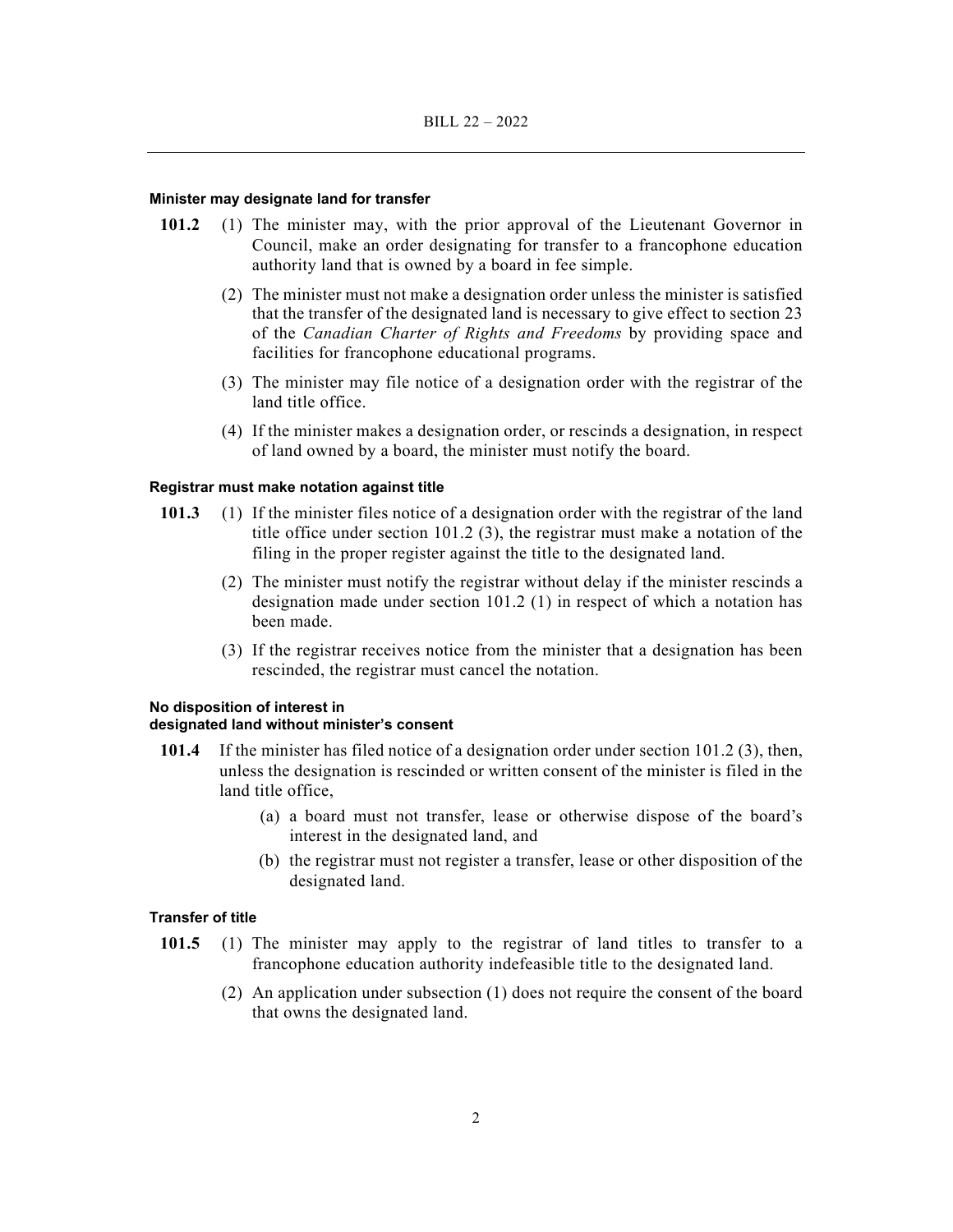- (3) In making an application under subsection (1), the minister may act as if the minister were the owner of the designated land, including by taking all steps that are required to convey and transfer the designated land to the francophone education authority.
- (4) If the registrar receives an application from the minister under subsection (1), the registrar may act on the application as if the minister were the owner of the designated land.
- (5) For the purposes of applying provisions of the *Land Title Act* or its regulations to an application under this section,
	- (a) a reference in section 187 *[registration of transferee]* of the *Land Title Act* to the applicant is to be read as a reference to the francophone education authority, and
	- (b) a reference in Part 12 *[Transfers]* of that Act to a transferor is to be read as a reference to the board that owns the designated land.

#### **Compensation**

- **101.6** (1) If property owned by a board in fee simple is transferred to a francophone education authority under section 101.5, the government must pay compensation in accordance with the regulations.
	- (2) Compensation is not payable by the government in relation to the filing of notice of a designation order under section 101.2 (3) *[minister may designate land for transfer]*.
- *4 The heading to Division 1 of Part 9 is repealed and the following substituted:*

# **Division 1 – Ministry of Education and Child Care** *.*

- *5 Section 167 (1) is amended by striking out "*Ministry of Education*" and substituting "*Ministry of Education and Child Care*".*
- *6 Section 168 (2) is amended by adding the following paragraphs:* 
	- (f.1) requiring a board to close a school if the land on which the school is located is designated for transfer to a francophone education authority under section 101.2 *[minister may designate land for transfer]*,
	- (f.2) respecting policies and procedures that are to be followed by a board or a francophone education authority after an order is made under section 101.2 (1), *.*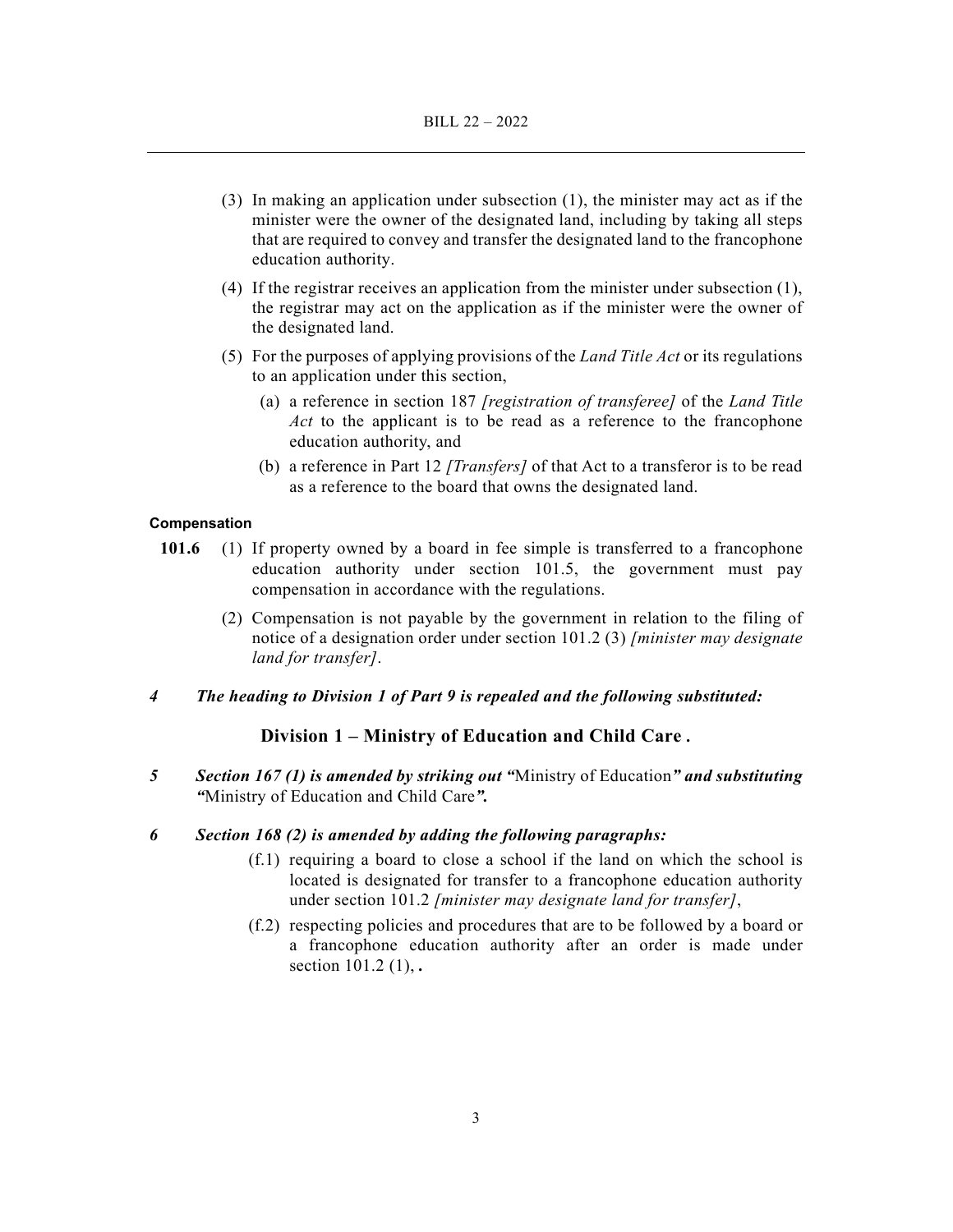## *7 The following section is added:*

#### **Minister's regulations – compensation for transfer of land**

**168.021** (1) The minister may make regulations as follows:

- (a) respecting the calculation and determination of an amount of compensation to be paid under section 101.6 *[compensation]*, including establishing a method for determining the amount of compensation;
- (b) respecting the manner in which compensation under section 101.6 may be paid;
- (c) identifying persons, or classes of persons, to whom compensation may be paid under section 101.6;
- (d) prescribing fees or other expenses related to the designation and transfer of land under Division 1.1 *[Transfer of Land to Francophone Education Authority]* of Part 7 *[School Property]* that may be the subject of compensation for the purposes of section 101.6.
- (2) In making a regulation under subsection (1), the minister may make different regulations for different classes of persons or different circumstances.

# **Related Amendments**

## *Expropriation Act*

- *8 Section 2 of the Expropriation Act, R.S.B.C. 1996, c. 125, is amended by adding the following subsection:* 
	- (8) This Act does not apply to
		- (a) a designation of land under section 101.2 of the *School Act*, or
		- (b) a transfer of title, or an application to transfer title, under section 101.5 of the *School Act*.

### **Commencement**

**9** The provisions of this Act referred to in column 1 of the following table come into force as set out in column 2 of the table:

| Item Column 1<br><b>Provisions of Act</b> | Column 2<br>Commencement                                                      |
|-------------------------------------------|-------------------------------------------------------------------------------|
| covered by this table                     | Anything not elsewhere By regulation of the Lieutenant Governor in<br>Council |
| Sections 4 and 5                          | April 1, 2022                                                                 |